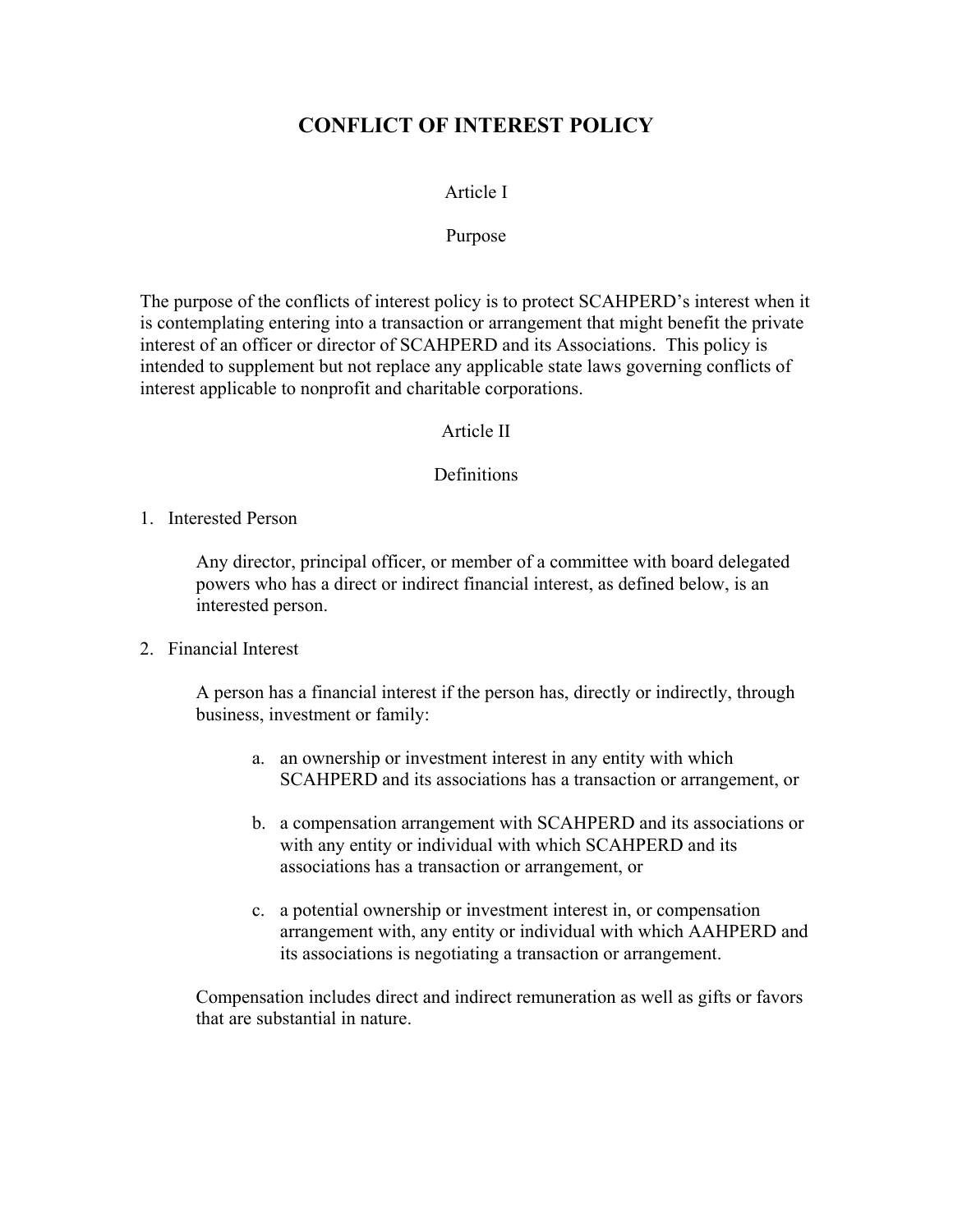## Article III

#### **Procedures**

1. Duty to Disclose

In connection with any actual or possible conflicts of interest, an interested person must disclose the existence and nature of his or her financial interest to the directors and members of committees with board delegated powers considering the proposed transaction or arrangement.

2. Determining Whether a Conflict of Interest Exists

After disclosure of the financial interest, the interested person shall leave the board or committee meeting while the financial interest is discussed and voted upon. The remaining board or committee members shall decide if a conflict of interest exists.

- 3. Procedures for Addressing the Conflict of Interest
	- a. The chairperson of the board or committee shall, if appropriate, appoint a disinterested person or committee to investigate alternatives to the proposed transaction or arrangement.
	- b. After exercising due diligence, the board or committee shall determine whether AAHPERD and its associations can obtain a more advantageous transaction or arrangement with reasonable efforts from a person or entity that would not give rise to a conflict of interest.
	- c. If a more advantageous transaction or arrangement is not reasonable attainable under circumstances that would not give rise to a conflict of interest, the board or committee shall determine by a majority vote of the disinterested directors whether the transaction or arrangement is in SCAHPERD and its associations best interest and for its own benefit and whether the transaction is fair and reasonable to SCAHPERD and its associations and shall make its decision as to whether to enter into the transaction or arrangement in conformity with such determination.
- 4. Violations of the Conflicts of Interest Policy
	- a. If the board or committee has reasonable cause to believe that a member has failed to disclose actual or possible conflicts of interest, it shall inform the member of the basis for such belief and afford the member an opportunity to explain the alleged failure to disclose.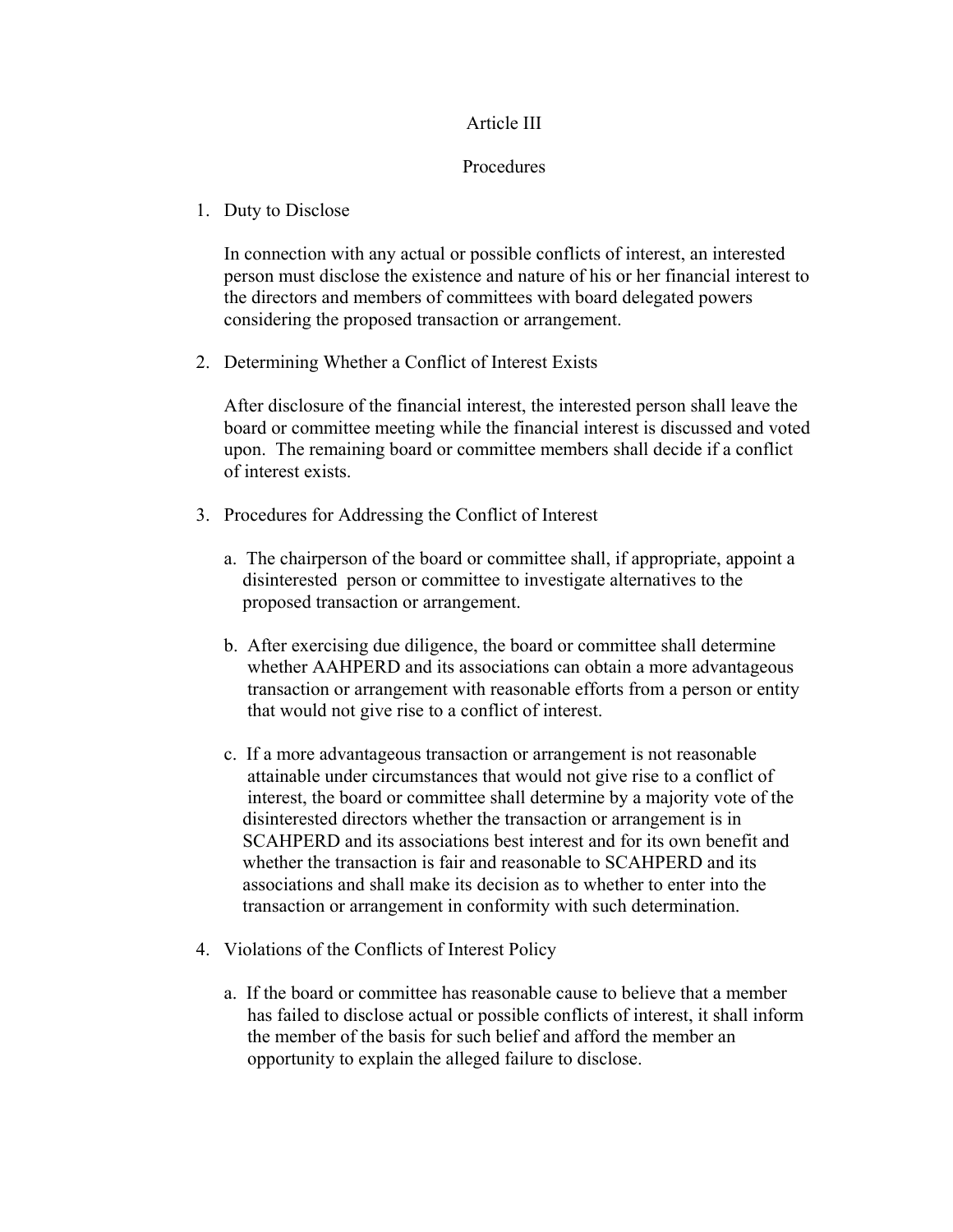b. If, after hearing the response of the member and making such further investigation as may be warranted in the circumstances, the board or committee determines that the member has in fact failed to disclose an actual or possible conflict of interest, it shall take appropriate disciplinary and corrective action.

# Article IV

# Records of Proceedings

The minutes of the board and all committee with board delegated powers shall contain:

- a. the names of the persons who disclosed or otherwise were found to have a financial interest in connection with an actual or possible conflict of interest, the nature of the financial interest, any action taken to determine whether a conflict of interest was present, and the board's or committee's decision as to whether a conflict of interest in fact existed.
- b. the names of the persons who were present for discussions and votes relating to the transaction or arrangement, the content of the discussion, including any alternatives to the proposed transaction or arrangement, and a record of any votes taken in connection therewith.

# Article V

# Compensation of Committees

A voting member of any committee whose jurisdiction includes compensation matters and who receives compensation from AAHPERD and its associations for services is precluded from voting on matters pertaining to that member's compensation.

# Article VI

# Annual Statements

Each director, principal officer and member of a committee with board delegated powers shall annually sign a statement which affirms that such person:

- a. has received a copy of the conflicts of interest policy,
- b. has read and understands the policy,
- c. has agreed to comply with the policy, and